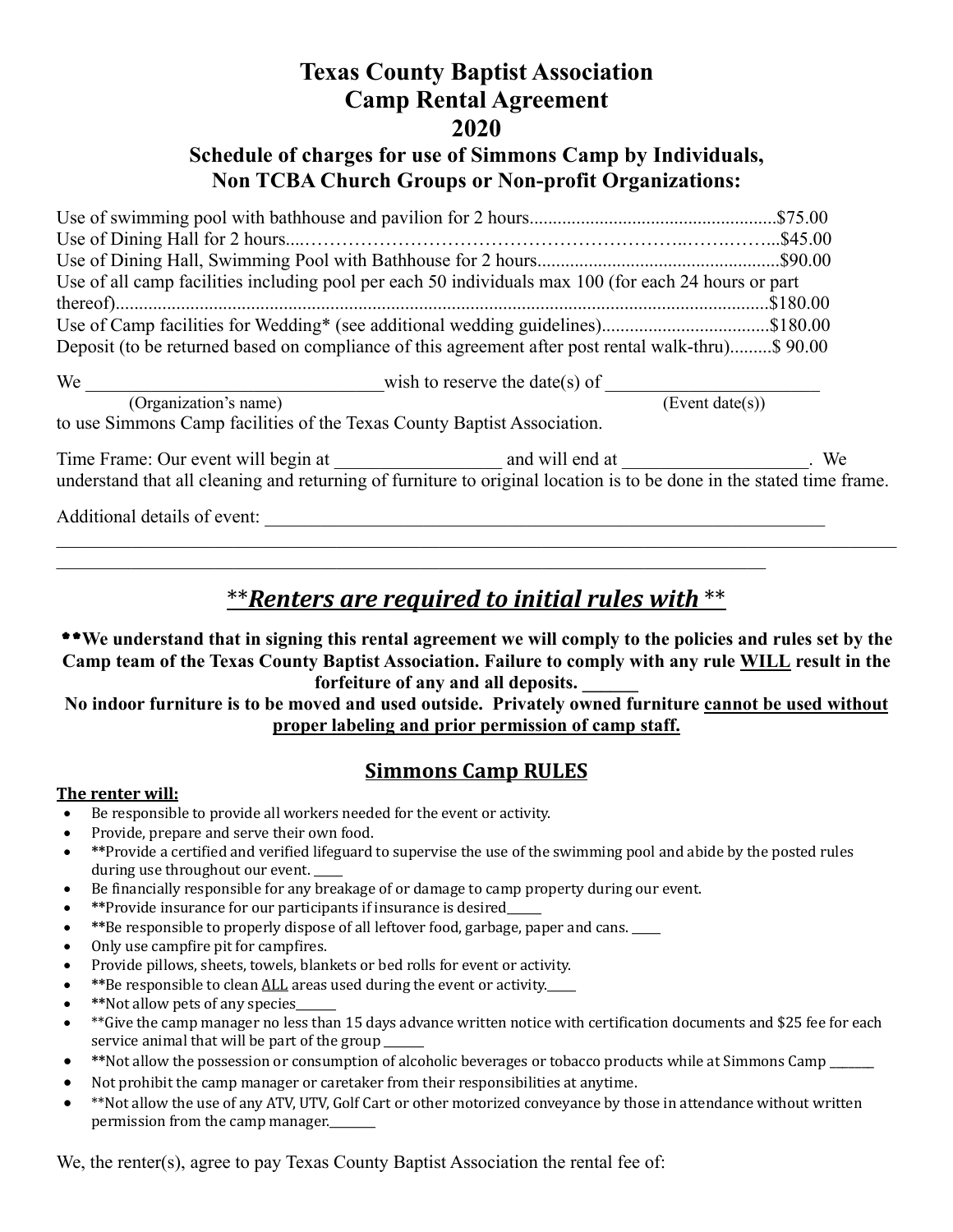- \$ per day (24 hour period or part thereof)
- \$\_\_\_\_\_\_\_\_\_\_\_\_\_\_\_ two (2) hours for pool/pavilion and/or dining hall
- \$\_\_\_\_\_\_\_\_\_\_\_\_\_\_\_ wedding rental
- \$ cleaning deposit (will be returned after post rental walk-through is completed)

We will make a deposit of half of total balance when we return rental agreement. We understand that the date is not reserved unless the rental agreement is received and the deposit is made. *We agree to pay the balance of the rental fee before or at the time we check into the camp.*

All monies will be refunded if cancellation notice is received 30 or more days prior the date reserved for your camp use.  $\frac{1}{2}$  of deposited money will be returned if cancellation is 29 days or less from reserved date.

We understand that **Texas County Baptist Association will provide:**

- The utilities of gas, electricity, and water for the appliances to which they are connected.
- **2** 1 deep freeze, 1 multi-door refrigerator and 1 gas stove.
- $\bullet$  Pool and pool maintenance
- ! Paper towels for kitchen and bathroom use
- $\bullet$  Toilet paper for restrooms.

I further agree that I have read, understood, and will comply with all rules set by the Texas County Baptist Association Camp Team. We further agree that we will use the pool, grounds and buildings at our own risk and provide our own insurance. The pool will not be opened unless a certified and verified lifeguard is present. In the event there should be an accident, the renter agrees that the Manager, Caretaker, Camp Team of Simmons Baptist Camp or the Texas County Baptist Association will not be held responsible or liable for injury or death to any of our group in their voluntary use of these camp facilities.

We understand that we are sponsoring and are fully and solely responsible for our own group. Failure to comply with the Simmons Camp Rules and above stated agreement will result in the forfeiture of our rental time, rental fees and any deposits.

| Signed  |         |          | Date    |                                   |
|---------|---------|----------|---------|-----------------------------------|
| Address |         |          | State   | $\mathop{\mathrm {Zip}}\nolimits$ |
| Phone   |         |          |         |                                   |
|         | Deposit | Date Pd. | Balance | <b>Cleaning Deposit</b>           |
|         |         |          |         |                                   |

417-967-2015 TCBA Office 417-664-4563 (Camp Manager)

Mail to: Texas County Baptist Association 168 North Sam Houston Blvd. Houston, MO 65483